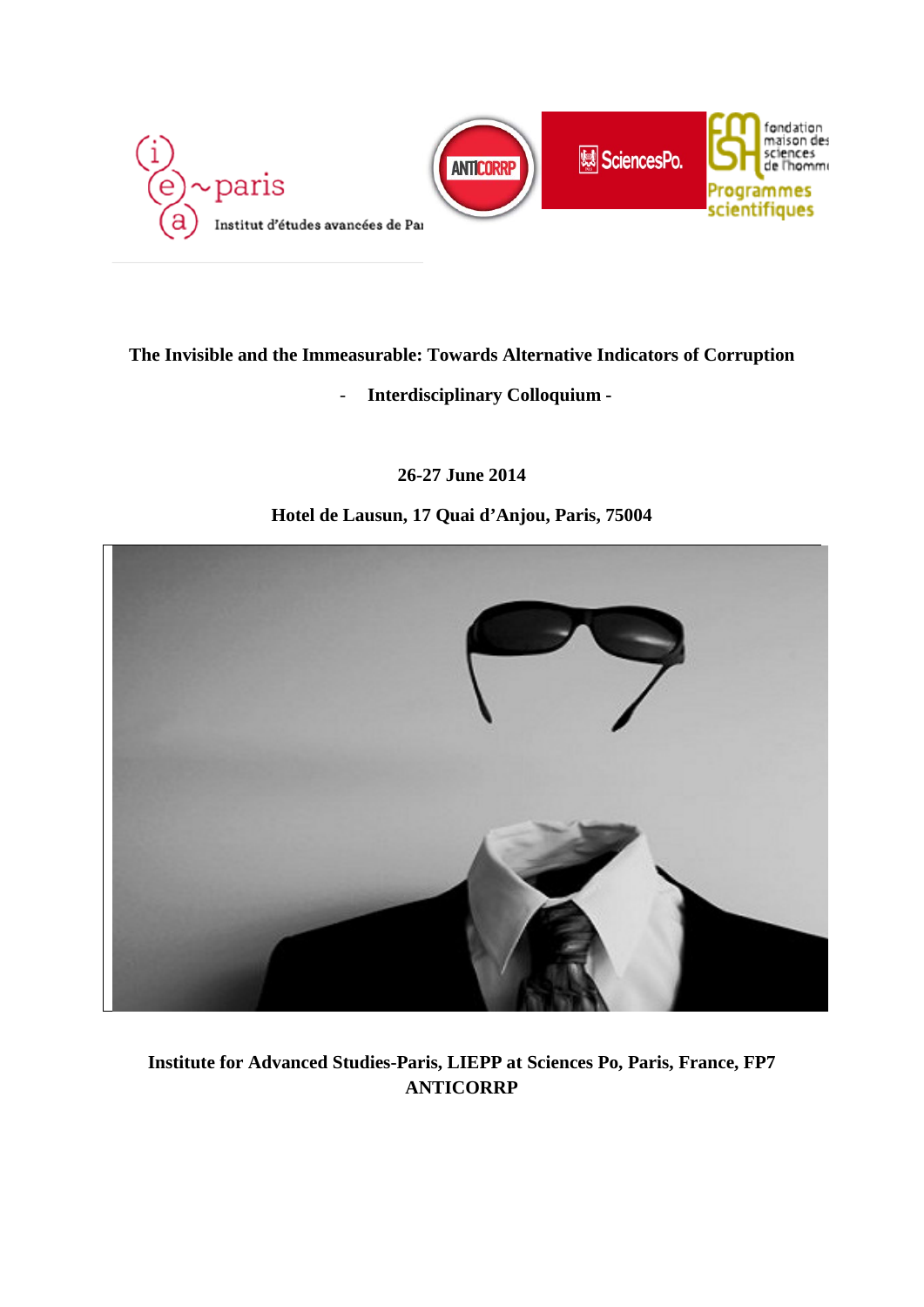## **The Invisible and the Immeasurable: Towards Alternative Indicators of Corruption**

### **Convenors: Alena Ledeneva and Nicolas Sauger**

The aim of the colloquium is to explore how to move beyond the existing paradigms of measuring corruption. One unintended consequence of the 'informalisation' of global economy (Sassen) is that the existing indicators of performance and change are becoming less effective. In the studies of corruption, the contemporary global corruption paradigm (GCP) with its governance indicators and multiple indices seems to have exhausted its measurement and policy potential. On the one hand, it has been dubbed as a 'magnificent policy failure' (Rothstein) due to its incapacity to achieve its proclaimed goal –to reduce corruption all over the world. On the other hand, the present paradigm has turned unequipped to handle the 'globalisation' of corruption practices, as majority of indices are tied to the countries, and to differentiate between cultural contexts, assuming that corruption would be the same everywhere. The cross-cutting issue in many disciplines is: how to factor culture dynamics into risk analysis in general, and how to measure the impact of informality in particular. The key empirical puzzle is whether it is possible to measure the immeasurable without formalising it. The workshop will focus on the following questions :

- **Comparing the incomparable**: How to create culture sensitive next generation indicators that would be compatible with existing transnational surveys? Can Drazen Prelec's 'truth serum' methodology be applied to the corruption perception data?
- **Corruption and political trust**: Which invisible practices we need to know about to assess the quality of government and governance comparatively? Which are the questions that could/should be included in general social or political surveys? What are the ways to assess the impact of the perception of corruption on political behaviors and attitudes?
- **Practical norms**: For the contexts of systemic corruption, one should search for the bottomup, user-friendly indicators for informal practices, with focus on strength rather than frequency of relationships and practical norms rather than perceptions. How does media, new media and social media pin down practical norms? How to visualise and articulate the invisibility of informal practices?
- **Ambivalence of corruption**: Identifying societies' practical norms and open secrets, such as implicit acceptance of corrupt practices and their functionality, presents a challenge. Corruption gets lost between insiders' and outsiders' miscommunication. How to construct indicators that would reflect cultural differences and ambivalent attitudes towards corruption? How to tackle the issue of ambivalence of principal and agent roles, of public and private interests, of double standards and the Orwell's doublethink in contexts with systemic corruption. Is it possible to assess the spread of double standards in societies?
- **Norm reversal**: Within the existing measurements, how to distinguish indicators for the countries with systemic corruption – where corruption is a practical norm – from indicators for the countries where corruption is a deviation? Can a national-based comparison be replaced? What are the alternatives?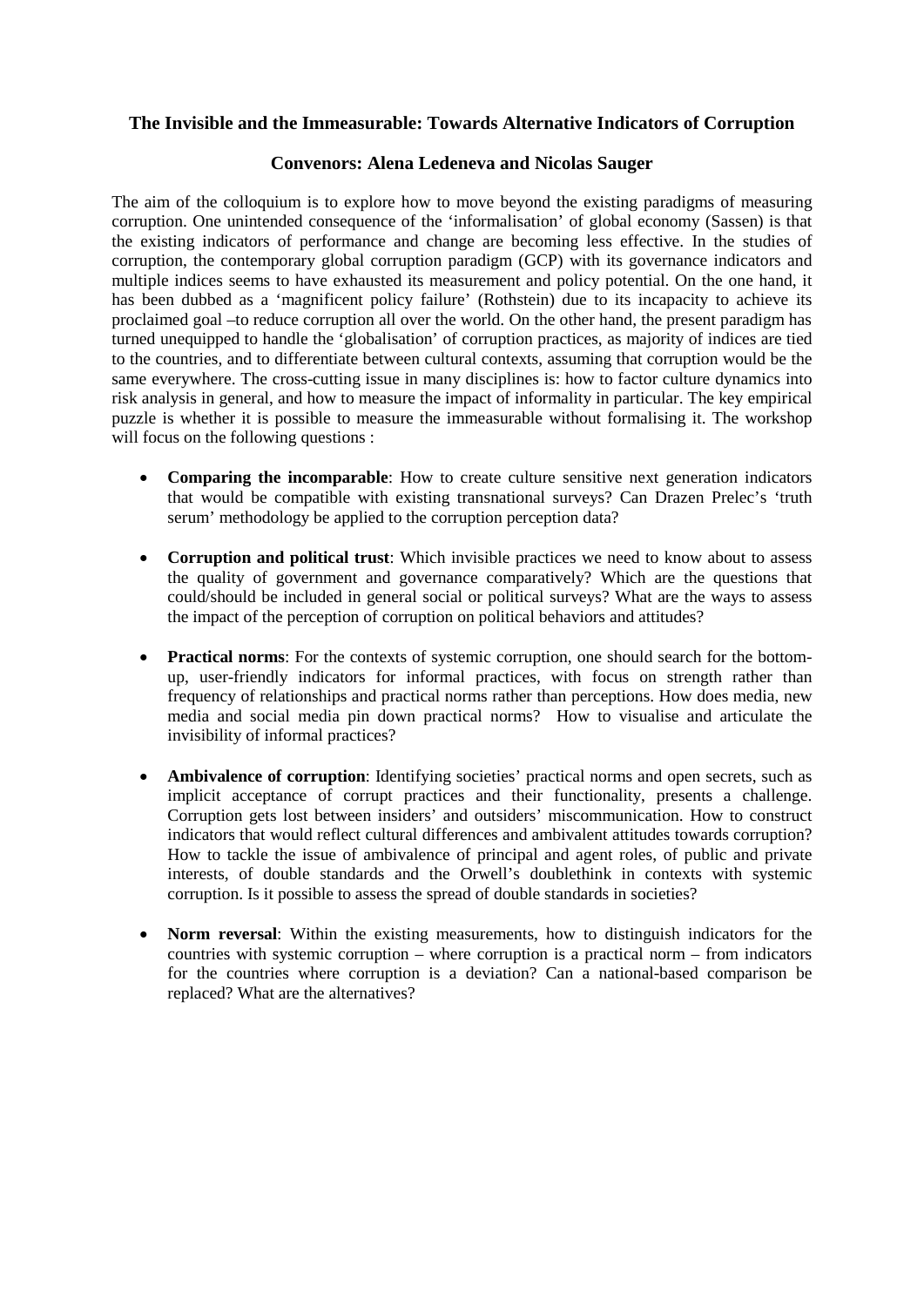## **PROGRAMME**

**This colloquium is designed as a brainstorming session. The discussions will revolve around papers submitted in advance by each participant, who will summarize the main points in 10 minutes throughout the first day of the colloquium. The discussants will assemble emerging questions and points.**

## **THURSDAY 26 June 2014, Salle des Gardes**

### **10.15 Welcome and Introduction: Alena Ledeneva and Nicolas Sauger**

## **10.30 – 11.40**

- Alena Ledeneva *Economies of favour or corrupt societies? Exploring the boundaries between informality and corruption*
- Paul Heywood "*Close but no cigar": the measurement of corruption*
- Monika Bauhr *Need of greed? Conditions for collective actions against corruption*
- Allan Sikk *Economy, corruption or promiscuous voters? Explaining the success of Anti-Establishment Reform Parties in Eastern Europe*

### **Discussant:** Danica Mijovic-Prelec

## **11.50 – 13.00**

- Drazen Prelec *Measuring the Prevalence of Questionable Research Practices With Incentives for Truth Telling*
- Tina Fordham *Taking it to the streets. What the new Vox Populi risk means for politics, the economy and markets.*
- Joy Saunders *The Fix-Rate: A key metric for transparency and accountability*
- Roxana Bratu *Measuring the informal: Next Generation Indicators at Grassroots Levels*

### **Discussant:** Ksenia Craig

## *13.00 – 14.00 – Lunch at IEA canteen*

### **14.00 – 15.40**

- Richard Rose *Disaggregating systemic corruption*
- Thomas Cantens *Is 'fuel money' a custom? Official rules and normal practices in African Customs administrations*
- Elena Panfilova *tbc*

### **Discussant:** Catherine Fieschi

### **15.40-16.00 Coffee break**

### **16.00 – 18.00, Seminar room, Working groups: state of art and pushing it forward.**

### **19.00 – Dinner at d'Orangerie**